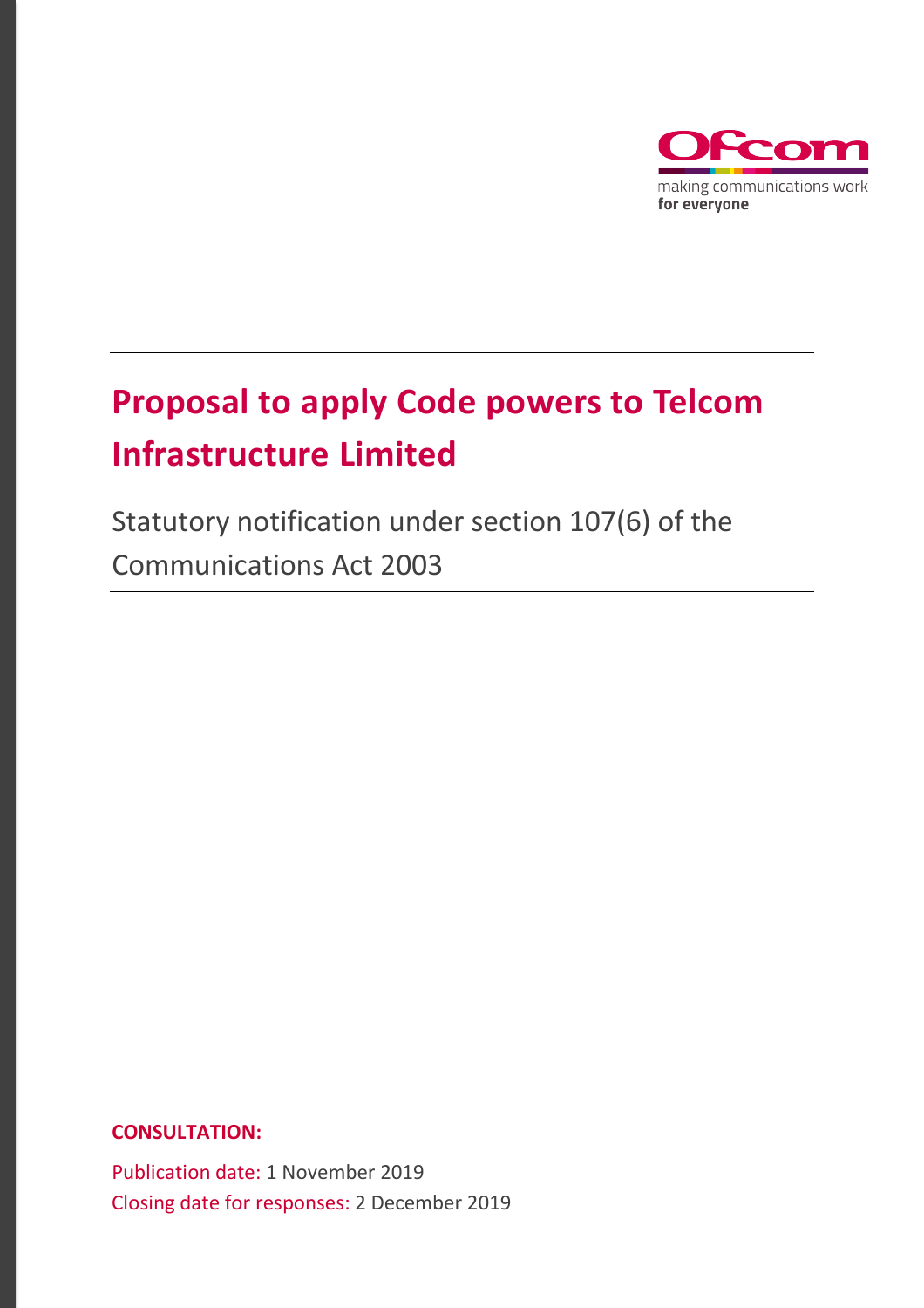# **Contents**

## **Section**

| 1. Overview                         | 1              |
|-------------------------------------|----------------|
| 2. Background                       | $\overline{2}$ |
| 3. Reasons for proposal             | 7              |
| <b>Annex</b>                        |                |
| A1. Responding to this consultation | 12             |
| A2. Ofcom's consultation principles | 14             |
| A3. Consultation coversheet         | 15             |
| A4. Consultation questions          | 16             |
| A5. Statutory notification          | 17             |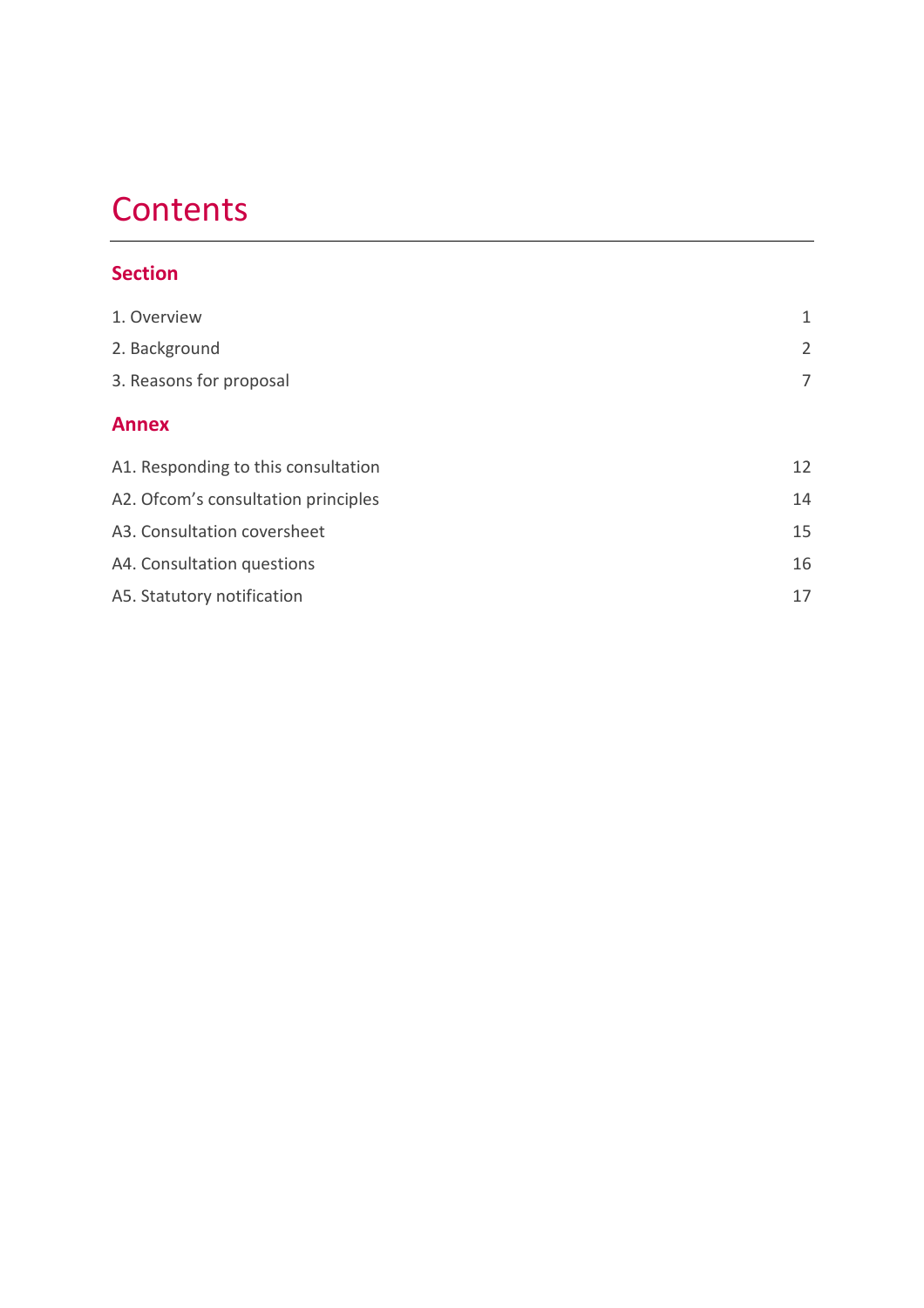# <span id="page-2-0"></span>1. Overview

The electronic communications code is a set of rights that are intended to assist providers of electronic communications networks and/or systems of infrastructure. Operators to whom Ofcom applies the Code may:

- construct and maintain communications networks and infrastructure (such as ducts, cabinets and poles) on public highways without the need to obtain a street works licence to undertake such works;
- construct communications infrastructure which is classified as 'permitted developments' under Town and Country Planning legislation (such as certain types of masts, poles and cabinets) without the need to apply for planning permission; and
- in the event that agreement cannot be reached with the owner or occupier of private land, concerning the deployment of communications networks or infrastructure on private land to apply to the Court to impose an agreement which confers the Code right being sought by the operator or provides for the Code right to bind the landowner or occupier.

Ofcom considers applications for the grant of Code powers from providers of electronic communications networks and providers of systems of infrastructure (or both) with reference to the matters set out in section 107(4) of the Communications Act 2003.

#### **What we are proposing – in brief**

We are proposing to apply the electronic communications code set out in Schedule 3A to the Communications Act 2003 to Telcom Infrastructure Limited, whose registered company number is 10639810, for the purposes of the provision by it of an electronic communication network and an infrastructure system.

We invite comments on our proposal by 2 December 2019.

We will consider any responses to this consultation before reaching a final decision on whether to grant Code powers to Telcom Infrastructure Limited.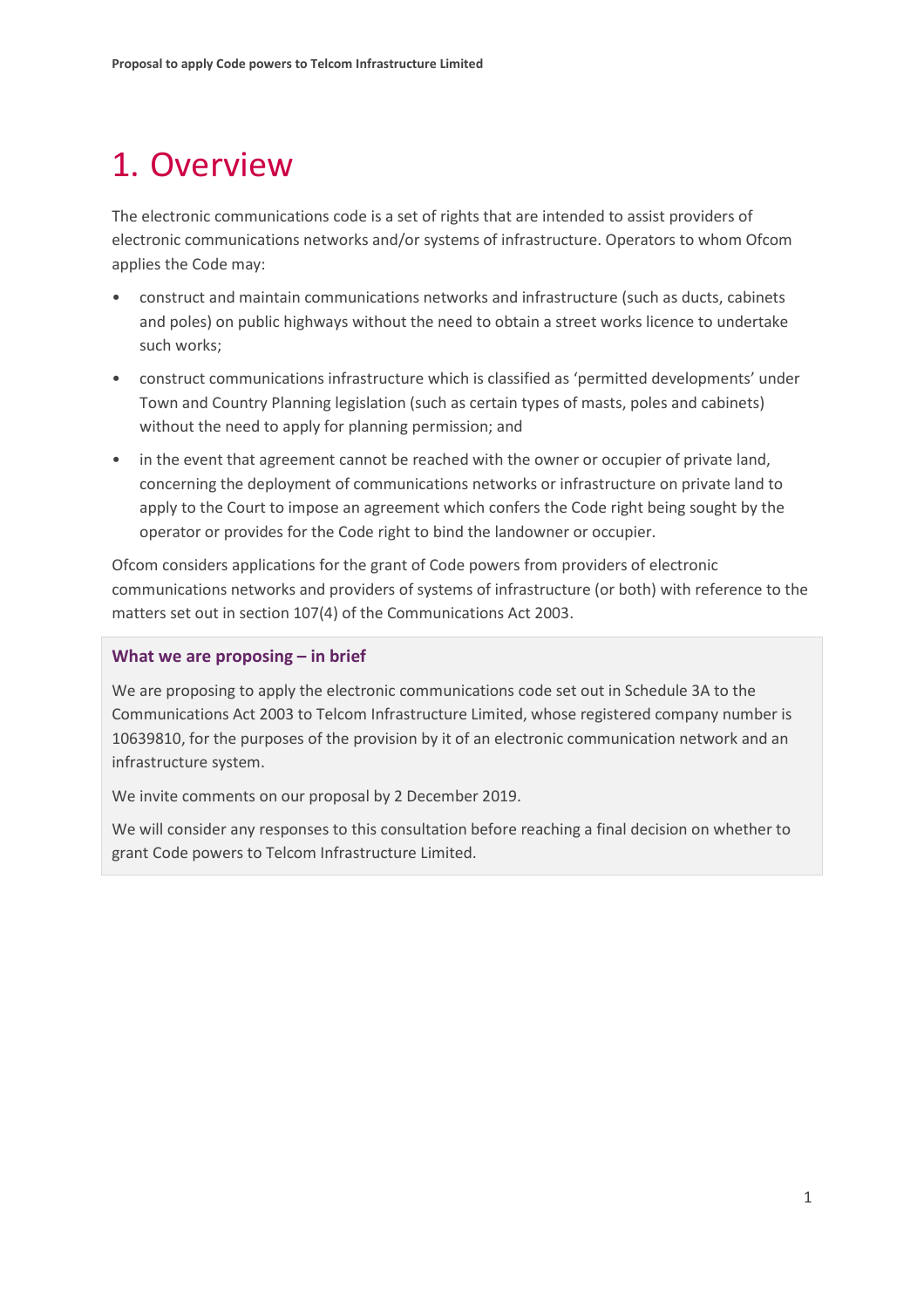# <span id="page-3-0"></span>2. Background

- 2.1 The electronic communications code ("the Code") is set out in Schedule 3A to the Communications Act 2003 ("the Act"). It is designed to facilitate the installation and maintenance of electronic communications networks.<sup>[1](#page-3-1)</sup> It confers rights on providers of such networks and on providers of systems of infrastructure to install and maintain apparatus on, under and over land and results in considerably simplified planning procedures.
- 2.2 Where the Code is applied in any person's case, it may be subject to restrictions and conditions set out in other legislation from time to time.<sup>[2](#page-3-2)</sup>

## **The application of the Code**

- 2.3 The Code only has effect in the case of a person to whom it is applied by a direction given by Ofcom (or, in the case of the Secretary of State or any Northern Ireland department, where the Secretary of State or that department is providing or proposing to provide an electronic communications network).[3](#page-3-3)
- 2.4 The only purposes for which the Code may be applied in a person's case by a direction are:
	- a) the purposes of the provision of an electronic communications network; or
	- b) the purposes of the provision of a system of infrastructure which he is making available, or proposing to make available, for use by providers of electronic communications networks for the purposes of the provision by them of their networks.[4](#page-3-4)
- 2.5 A direction applying the Code to a person may take effect:
	- a) in relation only to such places or localities as may be specified or described in the direction;
	- b) for the purposes only of the provision of such electronic communications network, or part of an electronic communications network, as may be so specified or described; or
	- c) for the purposes only of the provision of such system of infrastructure, or part of a system of infrastructure, as may be so specified or described.<sup>[5](#page-3-5)</sup>

<span id="page-3-2"></span><span id="page-3-1"></span><sup>&</sup>lt;sup>1</sup> "Electronic communications network" for the purposes of the Code has the same meaning as in section 32 of the Act. <sup>2</sup> Section 109 of the Act – see the Electronic Communications Code (Conditions and Restrictions) Regulations 2003 (SI 2003 No. 2553), as amended by the Electronic Communications Code (Conditions and Restrictions) (Amendment) Regulations 2009 (SI 2009 No. 584), the Electronic Communications Code (Conditions and Restrictions) (Amendment) Regulations 2013 (SI 2013 No. 1403) and the Electronic Communications Code (Conditions and Restrictions) (Amendment) Regulations 2017 (SI 2017/753).

<span id="page-3-3"></span> $3$  Section 106(3)(b) of the Act.

<span id="page-3-4"></span><sup>4</sup> Section 106(4) of the Act.

<span id="page-3-5"></span><sup>5</sup> Section 106(5) of the Act.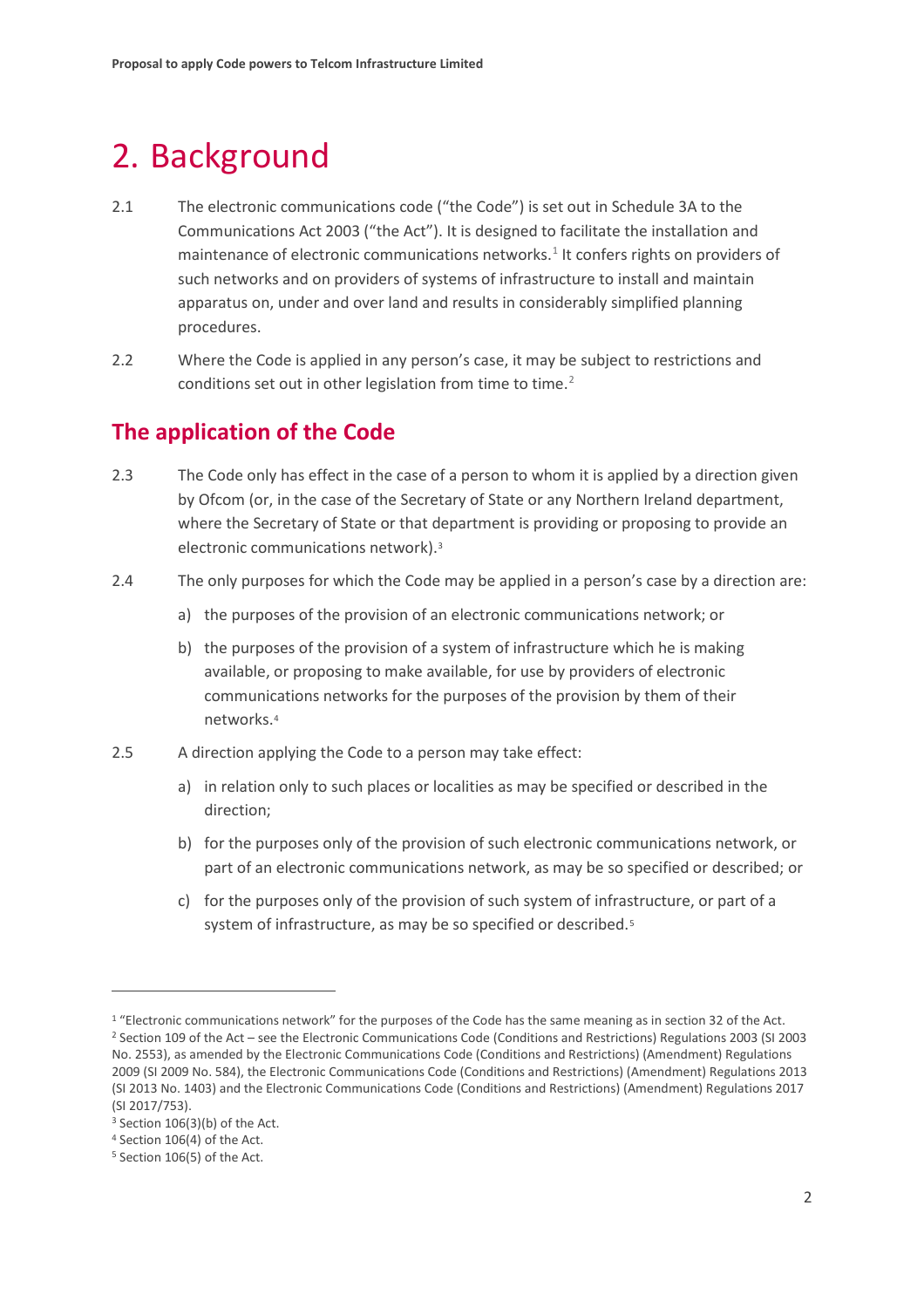## **Application process for applying the Code**

- 2.6 Ofcom must not give a direction applying the Code in any person's case except on an application made for the purpose by that person.<sup>[6](#page-4-0)</sup>
- 2.7 Any such application must be made in accordance with the requirements for the time being in force with respect to the content of an application for a direction applying the Code and the manner in which such an application is to be made.<sup>[7](#page-4-1)</sup>

### **Time limit for making a decision on application**

2.8 Regulation 3(2) of the Electronic Communications and Wireless Telegraphy Regulations 201[18](#page-4-2) provides that, except in cases of expropriation, Ofcom must make its decision within 6 months of receiving the completed application. In other words, that time limit applies from the moment Ofcom receives an application that fully complies with the requirements described above.

### **Statutory consultation process on proposal**

- 2.9 Before giving a direction applying the Code to the applicant in question, Ofcom must publish a notification of its proposal to give the direction and consider any representations about that proposal that are made to Ofcom within the period specified in the notification.[9](#page-4-3)
- 2.[10](#page-4-4) Such a notification must contain the following<sup>10</sup>:
	- a) a statement of Ofcom's proposal;<sup>[11](#page-4-5)</sup>
	- b) a statement of Ofcom's reasons for that proposal;
	- c) a statement of the period within which representations may be made to Ofcom about the proposal (which period must end no less than one month after the day of the publication of the notification<sup>[12](#page-4-6)</sup>).

<span id="page-4-0"></span><sup>6</sup> Section 107(1) of the Act.

<span id="page-4-1"></span><sup>7</sup> Section 107(2) of the Act. For the current requirements, see the Notification under section 107(2) of the Communications Act 2003, dated 6 October 2003, at Annex B to the statement entitled 'The Granting of the Electronic Communications Code by the Director General of Telecommunications – A Statement issued by the Director General of Telecommunications', published on 10 October 2003

<span id="page-4-2"></span><sup>8</sup> SI 2011 No. 1210.

<span id="page-4-3"></span><sup>&</sup>lt;sup>9</sup> Section 107(6) of the Act.

<span id="page-4-4"></span><sup>10</sup> Section 107(7) of the Act.

<span id="page-4-5"></span><sup>&</sup>lt;sup>11</sup> Subject to sections 113(7) and 115(5) of the Act, the statement of Ofcom's proposal must contain a statement that Ofcom proposes to apply the code in the case of the person in question and set out any proposals of Ofcom to impose terms under section 106(5): see section 107(8) of the Act.

<span id="page-4-6"></span><sup>12</sup> Section 107(9) of the Act.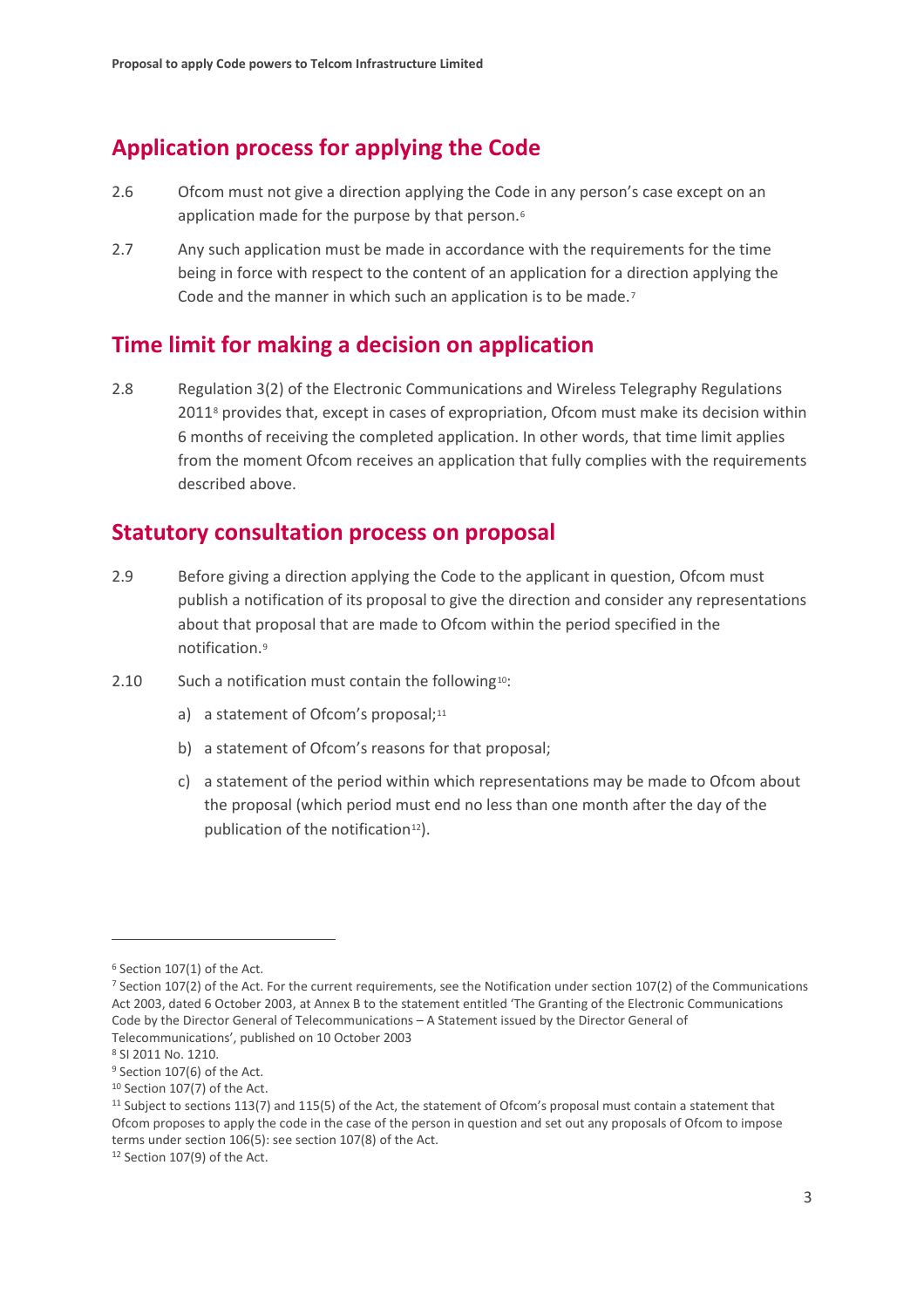- 2.11 Ofcom must publish a notification in such manner as Ofcom considers appropriate for bringing the notification to the attention of the persons who, in Ofcom's opinion, are likely to be affected by it.<sup>[13](#page-5-0)</sup>
- 2.12 The notification published at Annex 5 to this document is a notification for such purposes and should be read in conjunction with the entirety of this document, including the reasons set out in Section 3.

### **Relevant considerations in making a decision (four factors)**

- 2.13 In considering whether to apply the Code in any person's case, Ofcom must have regard, in particular, to each of the following matters<sup>[14](#page-5-1)</sup>:
	- a) the benefit to the public of the electronic communications network or system of infrastructure by reference to which the Code is to be applied to that person;
	- b) the practicability of the provision of that network or system without the application of the Code;
	- c) the need to encourage the sharing of the use of electronic communications apparatus;
	- d) whether the person in whose case it is proposed to apply the Code will be able to meet liabilities arising as a consequence of the application of the Code in that person's case and any conduct of that person in relation to the matters with which the Code deals.
- 2.14 For the purposes of this process, those four factors rank equally with Ofcom's statutory duties under sections 3 and 4 of the Act.<sup>[15](#page-5-2)</sup> Where appropriate, outside of those statutory considerations, we will also have regard to any additional factors that, in our opinion, are relevant to the particular application.

## **Statutory duties**

### **General duties**

- 2.15 In carrying out its functions under the Act (which includes giving a direction to apply the Code), Ofcom's principal duty as set out in section 3 of the Act is to further the interests of citizens in relation to communications matters and to further the interests of consumers in relevant markets, where appropriate by promoting competition.
- 2.16 In doing, we are required to secure a number of specific objectives and to have regard to a number of matters set out in section 3. As to the prescribed specific statutory objectives in section 3(2), we consider that the objective of securing the availability throughout the UK of a wide range of electronic communications services is particularly relevant to this consultation.

<span id="page-5-0"></span> $13$  Section 107(10) of the Act.

<span id="page-5-1"></span><sup>14</sup> Section 107(4) of the Act.

<span id="page-5-2"></span><sup>15</sup> Section 107(5) of the Act.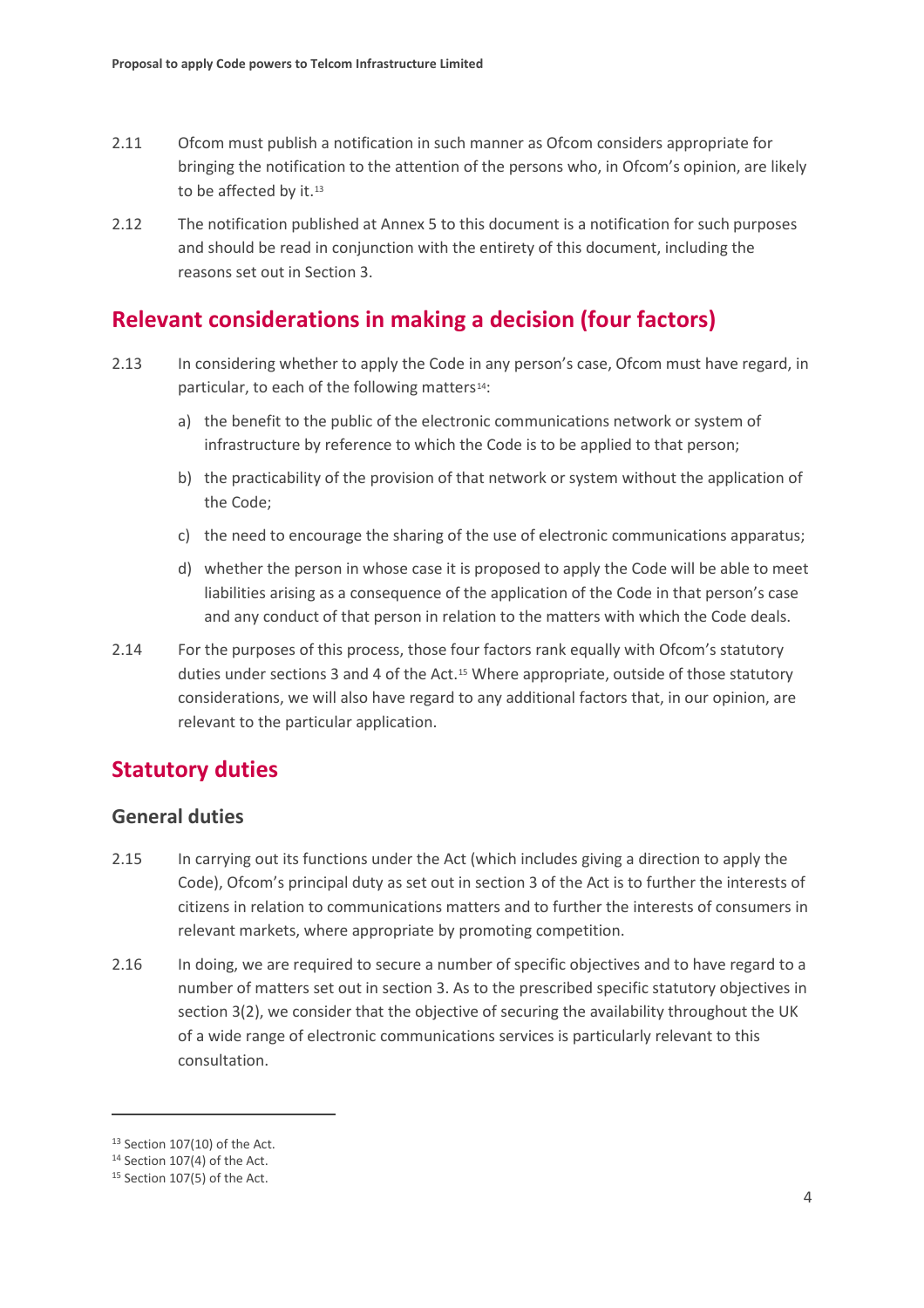- 2.17 In performing its duties, Ofcom is also required to have regard to a range of other considerations, which appear to us to be relevant in the circumstances. In this context, we consider that a number of such considerations are relevant, particularly:
	- a) the desirability of promoting competition in relevant markets;
	- b) the desirability of encouraging investment and innovation in relevant markets; and
	- c) the desirability of encouraging the availability and use of high speed data transfer services throughout the United Kingdom.
- 2.18 We have also had regard to the principles under which regulatory activities should be transparent, accountable, proportionate, consistent, and targeted only at cases in which action is needed, as well as the interest of consumers in respect of choice, price, quality of service and value for money.
- 2.19 Ofcom has a wide measure of discretion in balancing its statutory duties and objectives. In so doing, we will take account of all relevant considerations, including any responses received during this consultation process, in reaching our conclusions.

### **Specific duties for fulfilling Community obligations**

- 2.20 The function of giving a direction to apply the Code would involve us exercising functions falling under the EU regulatory framework. As such, section 4 of the Act requires us to act in accordance with the six European Community requirements for regulation.
- 2.21 In summary, these six requirements are:
	- a) to promote competition in the provision of electronic communications networks and services, associated facilities and the supply of directories;
	- b) to contribute to the development of the European internal market;
	- c) to promote the interests of all persons who are citizens of the European Union;
	- d) to take account of the desirability of Ofcom's carrying out of its functions in a manner which, so far as practicable, does not favour one form of or means of providing electronic communications networks, services or associated facilities over another, i.e. to be technologically neutral;
	- e) to encourage, to such extent as Ofcom considers appropriate for certain prescribed purposes, the provision of network access and service interoperability, namely securing efficient and sustainable competition, efficient investment and innovation and the maximum benefit for customers of communications providers;
	- f) to encourage compliance with certain standards to facilitate service interoperability and secure freedom of choice for the customers of communications providers.
- 2.22 We consider that the first and fifth of those requirements are of particular relevance to our proposal in this consultation and that no conflict arises in this regard with the specific objectives in section 3 we have identified above as particularly relevant in this context.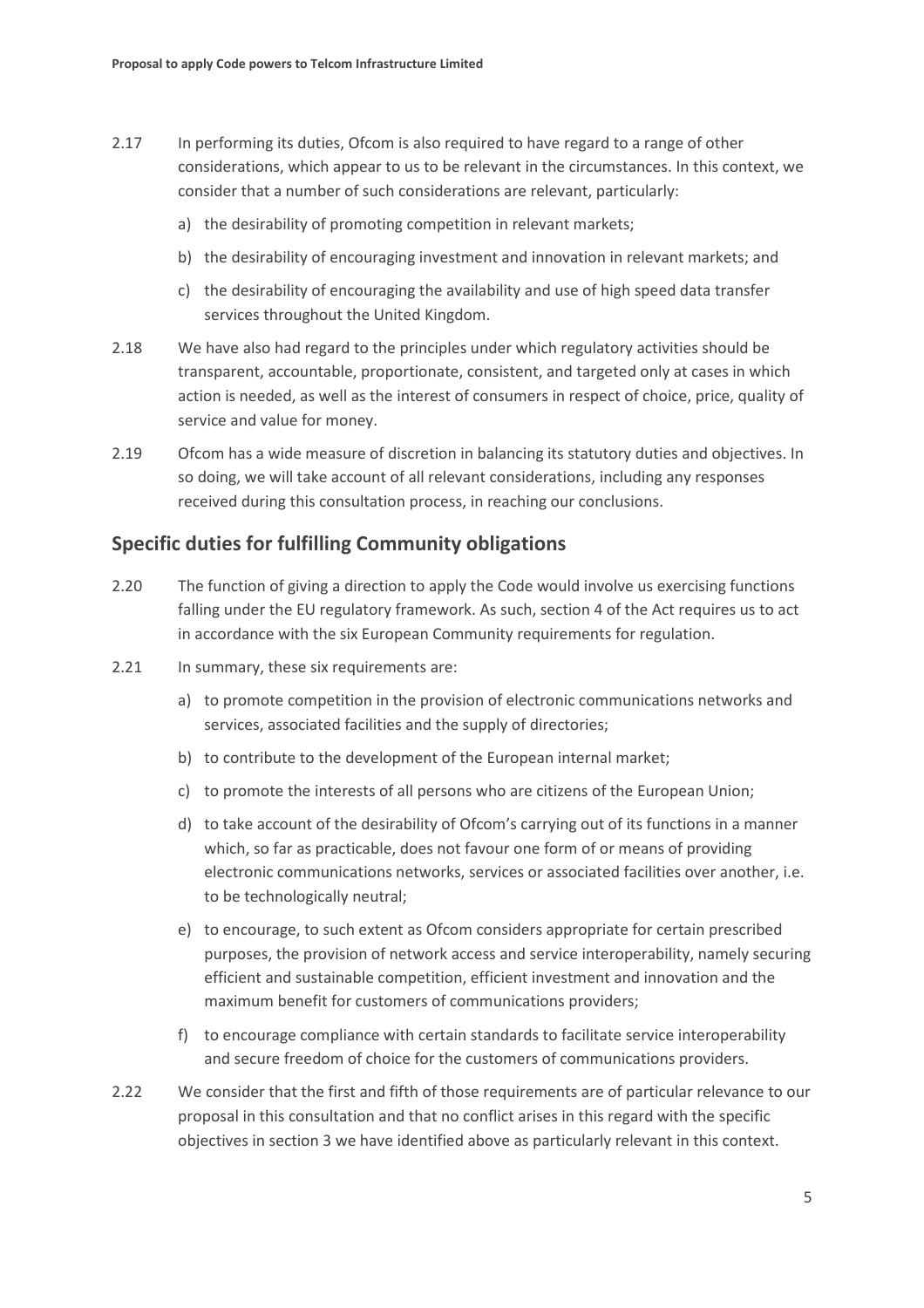### **Impact assessment and equality impact assessment**

- 2.23 The analysis presented in the entirety of this consultation represents an impact assessment, as defined in section 7 of the Act.
- 2.24 Impact assessments provide a valuable way of assessing different options for regulation and showing why the preferred option was chosen. They form part of best practice policymaking. This is reflected in section 7 of the Act, which means that generally Ofcom has to carry out impact assessments where its proposals would be likely to have a significant effect on businesses or the general public, or when there is a major change in Ofcom's activities. However, as a matter of policy Ofcom is committed to carrying out and publishing impact assessments in relation to the vast majority of its policy decisions. For further information about Ofcom's approach to impact assessments, see the guidelines, [Better policy-making: Ofcom's approach](http://www.ofcom.org.uk/consult/policy_making/guidelines.pdf) to impact assessment, which are on the Ofcom website.
- 2.25 Specifically, pursuant to section 7, an impact assessment must set out how, in our opinion, the performance of our general duties (within the meaning of section 3 of the Act) is secured or furthered by or in relation to what we propose.
- 2.26 There are two main options for this consultation:
	- a) give a direction to apply the Code to the Applicant; or
	- b) not to give such a direction.
- 2.27 In carrying out our functions (which includes giving a direction to apply the Code), we are also under a general duty under the Equality Act 2010 to have due regard to the need to:
	- a) eliminate unlawful discrimination, harassment and victimisation;
	- b) advance equality of opportunity between different groups; and
	- c) foster good relations between different groups;

in relation to the following protected characteristics: age; disability; gender re-assignment; marriage and civil partnership; pregnancy and maternity; race; religion or belief; sex and sexual orientation.

- 2.28 Such Equality Impact Assessments ("EIAs") also assist us in making sure that we are meeting our principal duty under section 3 of the Act.
- 2.29 We have therefore considered what (if any) impact the proposal in this consultation may have on equality. We do not, however, consider the impact of the proposal in this consultation to be to the detriment of any protected group within society. We have therefore not carried out separate EIAs in relation to race or gender equality, or equality schemes under the Northern Ireland and Disability Equality Schemes.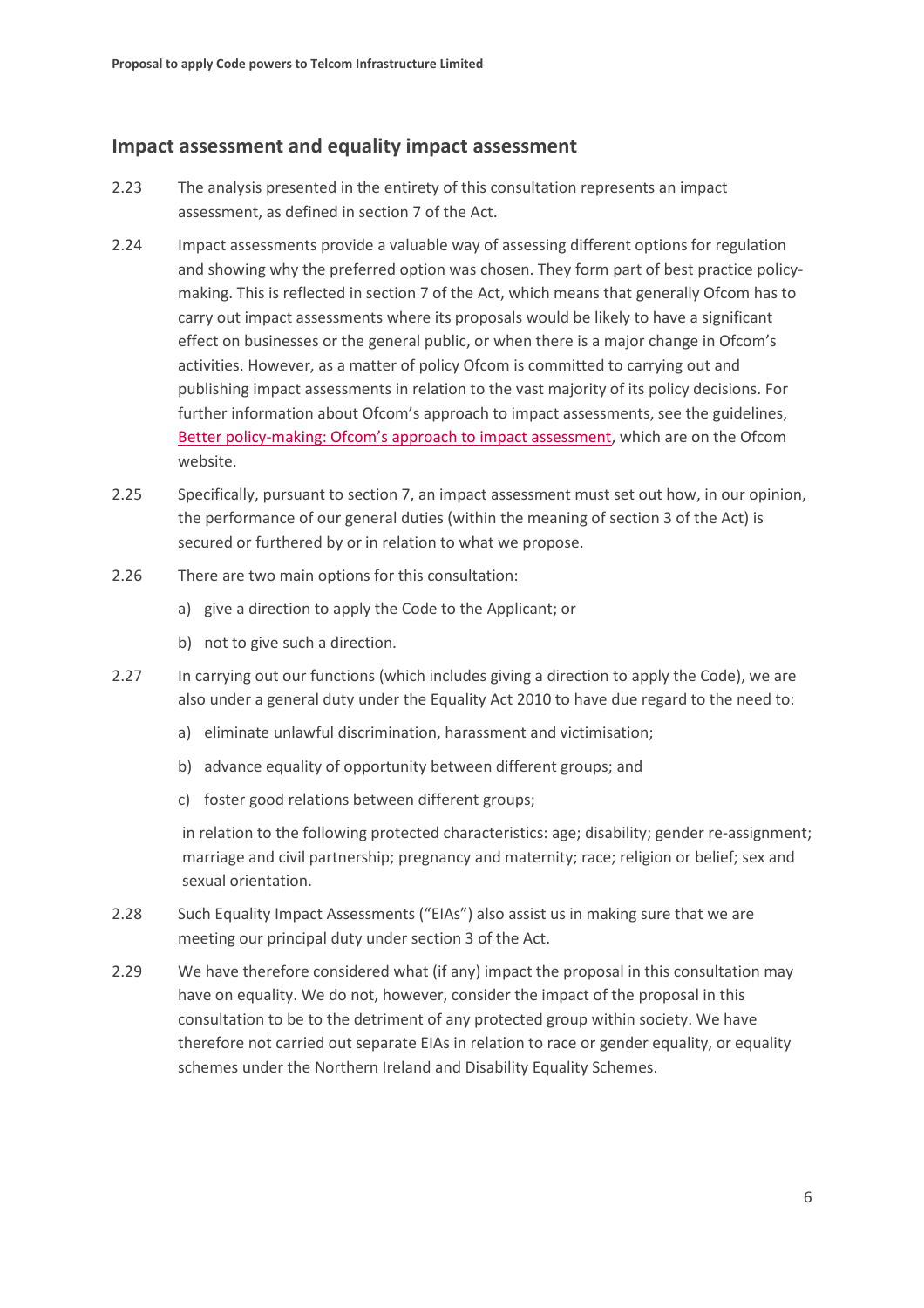# <span id="page-8-0"></span>3. Reasons for proposal

3.1 This section contains our reasons for proposing to apply the Code to Telcom Infrastructure Limited.

## **Factual matters**

### **The Applicant and the Code powers applied for**

- 3.2 On 20 August 2019 we received an application that meets the statutory requirements.[16](#page-8-1)
- 3.3 The person seeking Code powers ("the Applicant") is:
	- Company name: Telcom Infrastructure Limited
	- Registered company number: 10639810
	- Registered office: 24/26 Lever Street, Manchester, United Kingdom, M1 1DZ
- 3.4 The Applicant has applied to Ofcom for a direction applying Code powers under section 106(4)(a) and (b) of the Act. Namely, for the purposes of the provision by the Applicant of an electronic communications network; and for the purposes of the provision by the Applicant of a system of infrastructure which it is proposing to make available for use by providers of electronic communications networks for the purposes of the provision by them of their networks

## **Description and location of the network or system of infrastructure for Code powers**

- 3.5 The Applicant, a wholly owned subsidiary of Telcom Group Limited (11428641), is seeking Code powers, with the intention of deploying a Fibre to the Premises (FTTP) network and a system of infrastructure to residential and commercial premises in urban and rural locations. Initial deployments would be in the North West of England, Wales and Northern Ireland and subsequently elsewhere in the UK, as opportunities arise.
- 3.6 The Applicants intends to a adopt an 'open access' model. Its primary focus would therefore be the provision of wholesale communications services which would allow other communications providers to deliver services, such as broadband and VOIP telephony across the Applicant's network. The Applicant also intends to offer wholesale dark fibre and access to its duct infrastructure.
- 3.7 The Applicant hopes to participate in the Local Full Fibre Network Programme (LFFNP) funded by the Department for Digital, Culture, Media and Sport, and notes that a condition of such funding is that wholesale services are made available to other telecoms providers

<span id="page-8-1"></span><sup>16</sup> Notification under Section 107(2) of the Communications Act 2003. Annex B to the statement entitled 'The Granting of the Electronic Communications Code by the Director General of Telecommunications – A Statement issued by the Director General of Telecommunications', published on 10 October 2003.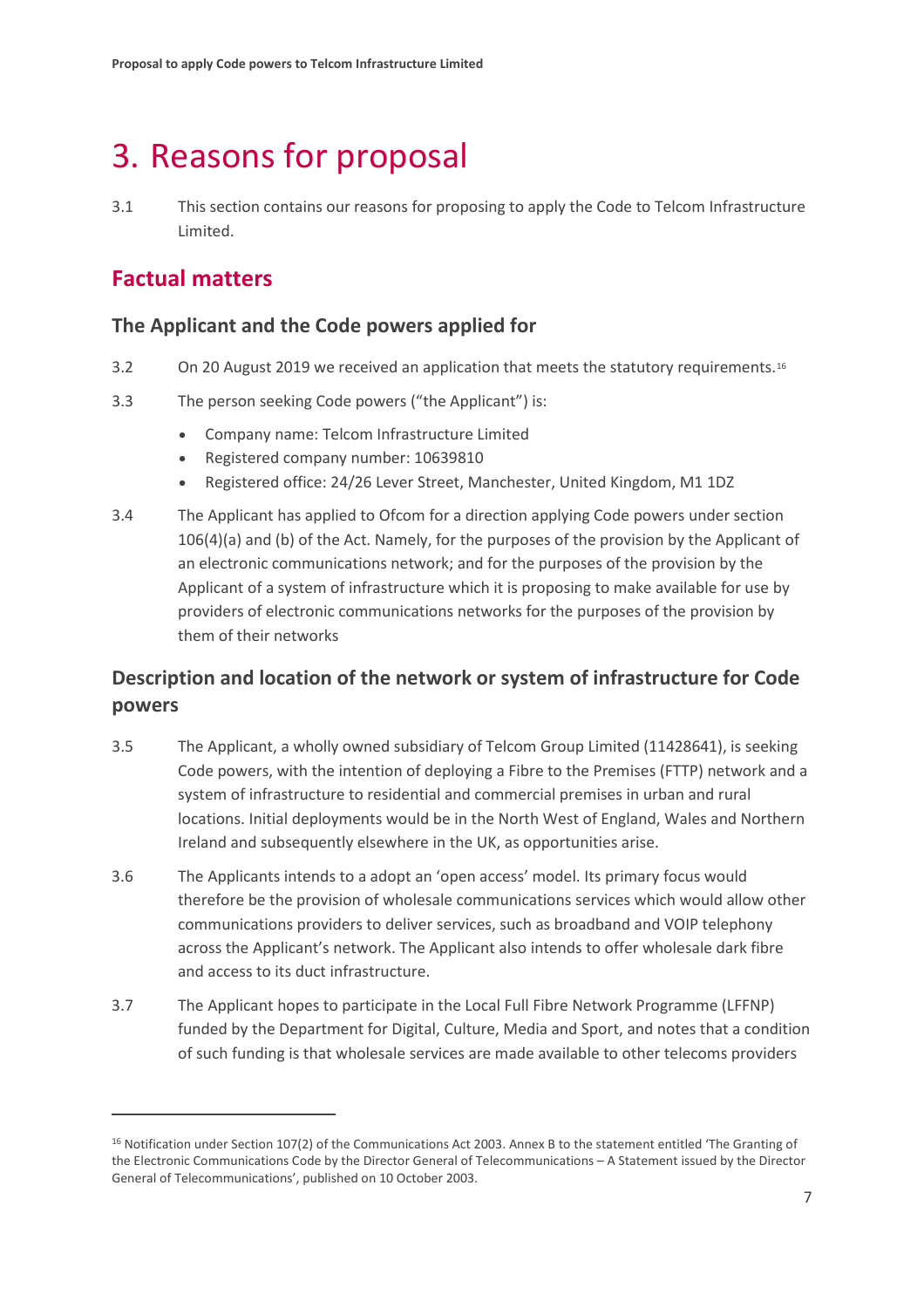under the Public Sector Anchor Tenancy Model. The Applicant also intends to explore other opportunities to deploy its network without LFFNP funding.

# **Analysis of the four factors**

3.8 As set out in paragraph 2.13 above, Ofcom must have regard to four factors when considering whether to apply the Code in any persons' case.

## **The benefit to the public of the electronic communications network and system of infrastructure by reference to which the Code is to be applied to the Applicant**

- 3.9 The Applicant seeks Code powers so that it may deploy an FTTP network which would be used to supply superfast and ultrafast broadband services and VOIP telephony services to consumers, especially those consumers living in rural areas and areas with limited connectivity.
- 3.10 In particular, the Applicant states that it considers that fibre networks are the only way to meet the expected demand for broadband services in the long-term, and that fibre networks will offer improvements in reliability and consistency of service delivery that communities require. Therefore, the Applicant states that the proposed FTTP network and system of infrastructure would be a benefit to the public by:
	- increasing broadband capacity;
	- enhancing competition by facilitating the entry of new service providers by means of the wholesale electronic communications services and duct access it intends to offer; and
	- enabling the public sector to realise smart technologies (Internet of Things, 5G mobile networks, autonomous vehicles) by means of the wholesale dark fibre service it intends to offer.
- 3.11 The Applicant also states that the proposed network and system of infrastructure would improve the availability of high capacity broadband services in areas where such services are not currently available, or have limited availability, assisting in the economic development of such areas and driving wider societal benefits.
- 3.12 We expect the deployment of new full fibre networks to improve the quality and availability of broadband services and help meet the growing needs of consumers and businesses for connectivity. Where these networks are deployed by new providers, we expect competition to fuel innovation and customer choice.
- 3.13 We consider that the network and system of infrastructure planned by the Applicant would benefit the public.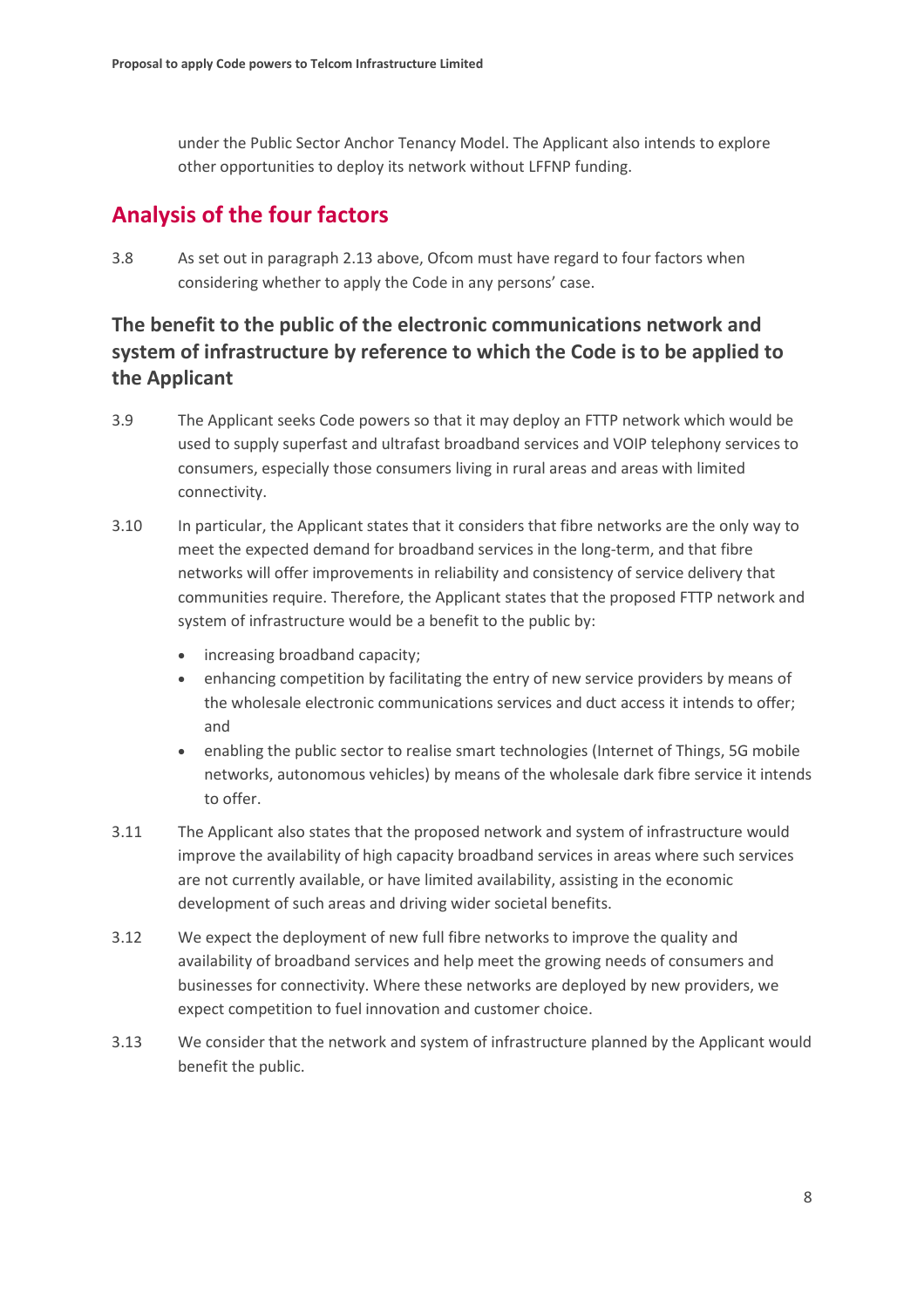### **The practicability of the provision of the network and system of infrastructure without the application of the Code**

- 3.14 The Applicant states that it and other companies within its group have already deployed electronic communications networks without Code powers. Based on this experience, the Applicant considers that it would not be economically or logistically viable to deploy its electronic communication network and system of infrastructure without Code powers.
- 3.15 If it deployed its network and infrastructure system without Code powers, the Applicant states that it would face significant obstacles, undermining its ability to compete on a level playing field with other operators. These obstacles are as follows:
	- a) The Applicant does not possess the statutory right to undertake works on public highways. This means that in order to carry out the necessary works on public highways, it must apply for multiple licences under section 50 of the New Roads and Street Works Act 1991. This would significantly increase costs, incur delays, and create uncertainty as such licences are only issued at the discretion of the local authority.
	- b) As set out in its application, the Applicant intends to lay as much of its network across privately owned ground so as to reduce its impact on public highways. However, without the necessary planning exemptions afforded under the Code, such as those set out in Part 16, Schedule 2 of the Town and Country Planning (General Permitted Development)(England) Order 2015/596 (as amended), the Applicant would be required to apply for planning permission whenever it planned to introduce its network across private land. This would further increase costs and create additional delays.
	- c) Moreover, even with the necessary planning permission, the Applicant would be conducting work across private land without the benefit of the statutory rights and remedies afforded under the Code. This will further restrict the Applicant in implementing its network, placing it at a considerable disadvantage compared to other competitors with Code powers.
- 3.16 The Applicant is also considering whether it should deploy part of its network in BT's ducts and notes that Openreach requires providers using its PIA (Duct and Pole Access) service to obtain Code powers.
- 3.17 We consider that the business case for a FTTP network and system of infrastructure is generally dependent upon the associated costs of building the network and the timely provision and take-up of services. Without the application of the Code, the Applicant's costs would likely be higher, the time taken to then provide services much longer, and the process for implementing the network more protracted and uncertain. We consider that, together, these obstacles could impair the Applicant's business case for expanding its network.
- 3.18 We also consider that, regardless of the merits of the conditions set by Openreach for use of its PIA (Duct and Pole Access) services, without Code powers, it would be considerably more difficult for the Applicant to make use of Openreach's Ducts and Poles, and this difficulty could further reduce the financial viability of the Applicant's plans.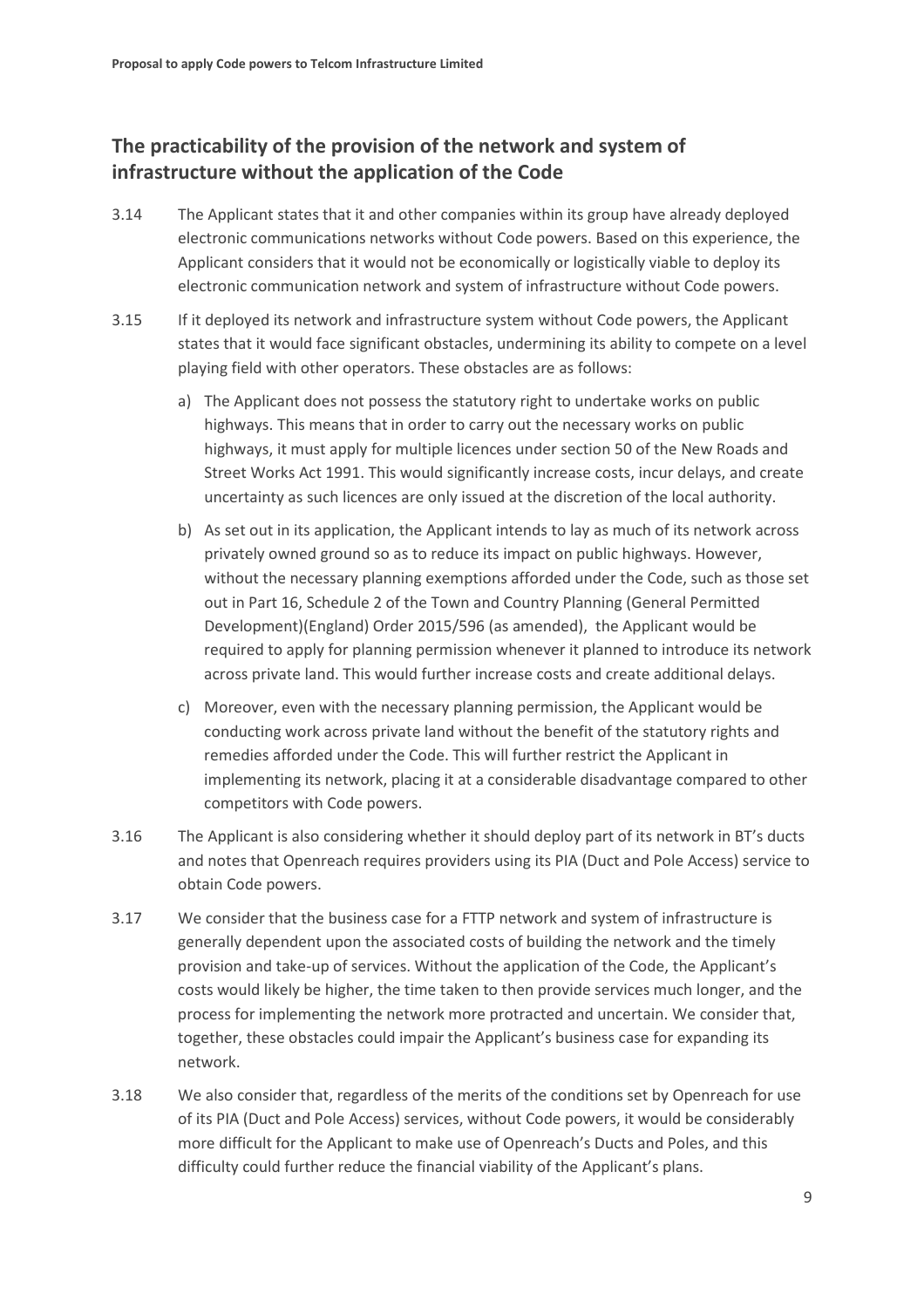3.19 Therefore, we consider that the network planned by the Applicant would not be practicable without the application of the Code.

## **The need to encourage the sharing of the use of electronic communications apparatus**

- 3.20 The Applicant intends to provide wholesale access to its electronic communications network and also any duct infrastructure it installs. It also notes that wholesale access is a prerequisite for LFFNP funds.
- 3.21 The Applicant states that it intends to minimise the amount of new duct infrastructure it deploys by exploring opportunities to make use of infrastructure belonging to other organisations including local authorities, BT, energy and water utilities.
- 3.22 Network sharing, and Infrastructure sharing will help to minimise the unnecessary proliferation of electronic communications apparatus, bringing environmental benefits aligned with long standing Government objectives in the public interest. This has been specifically acknowledged in the reforms of the Code and in the express recognition of the provision of infrastructure systems as a statutory purpose in section 106(4)(b) of the Act.
- 3.23 We consider that sharing of the use of apparatus would be encouraged by granting the Applicant Code powers.

## **Whether the Applicant will be able to meet liabilities as a consequence of (i) the application of the Code; and (ii) any conduct in relation to the application of the Code**

- 3.24 The Applicant has provided us with information along with its application that confirms that it understands its obligations to provide funds for liabilities, and confirmation by an officer of the Company that it will provide us with appropriate financial guarantees when this becomes necessary[.17](#page-11-0)
- 3.25 We consider that, based on this information, the Applicant would be able to meet its liabilities.

## **Overall assessment**

- 3.26 In addition to our consideration of the four factors discussed above in paragraph 2.13, we consider that our proposal would secure or further the performance of our statutory duties under sections 3 and 4 of the Act.
- 3.27 In particular, we consider that our proposal would encourage investment and innovation by facilitating the provision of an FTTP broadband network and a system of infrastructure by the Applicant. The provision of such a network and system of infrastructure would encourage the availability of a wide range of communications services and the availability

<span id="page-11-0"></span><sup>&</sup>lt;sup>17</sup> Electronic Communications Code (Conditions and Restrictions) Regulations 2003 (SI 2003 No. 2553) (as amended).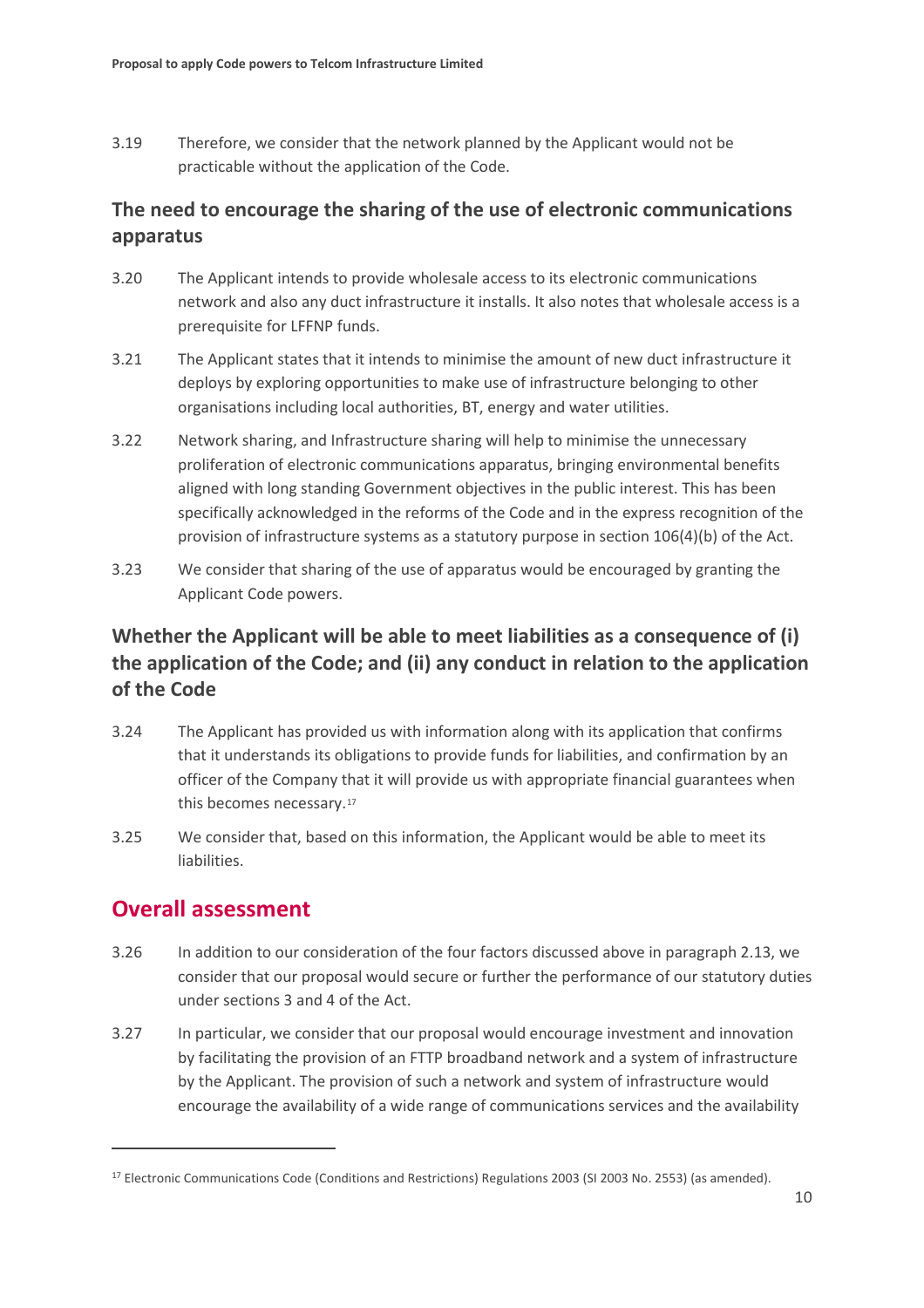of high-speed data transfer services. In our view this would also help support the future development, growth and availability of modern communications services in the public interest.

- 3.28 We also consider that the Applicant's intended network could also enhance competition and customer choice as the Applicant proposes to provide wholesale services to other operators who would be likely to offer retail services in competition with existing operators.
- 3.29 The impact of implementing the proposal is likely to be low. Any costs to those affected by the Applicant's use of Code powers are likely to be outweighed by the benefits. On the other hand, the detrimental effect on the Applicant of a refusal to grant such powers (including to the practicability of its network roll-out) is likely to be significant. We are also of the view that the impact of our proposal is not likely to be to the detriment of any protected group within society.

# **Proposal**

- 3.30 Having considered the Applicant's application for Code powers, we propose that the Code should have effect in its case for the provision by the Applicant of an electronic communications network and for the provision of a system of infrastructure which the Applicant is making available, or proposing to make available, for use by providers of electronic communications in the United Kingdom.
- 3.31 We consider that our proposal is appropriate having regard to the considerations set out in section 107(4) of the Act. We consider that the performance of our statutory duties in sections 3 and 4 of the Act would be secured and furthered in relation to this proposal.
- 3.32 We will consider any responses we may receive by the closing date before making our decision as to whether we should give a direction applying the Code to the Applicant.

The overview section in this document is a simplified high-level summary only. The proposals we are consulting on and our reasoning are set out in the full document.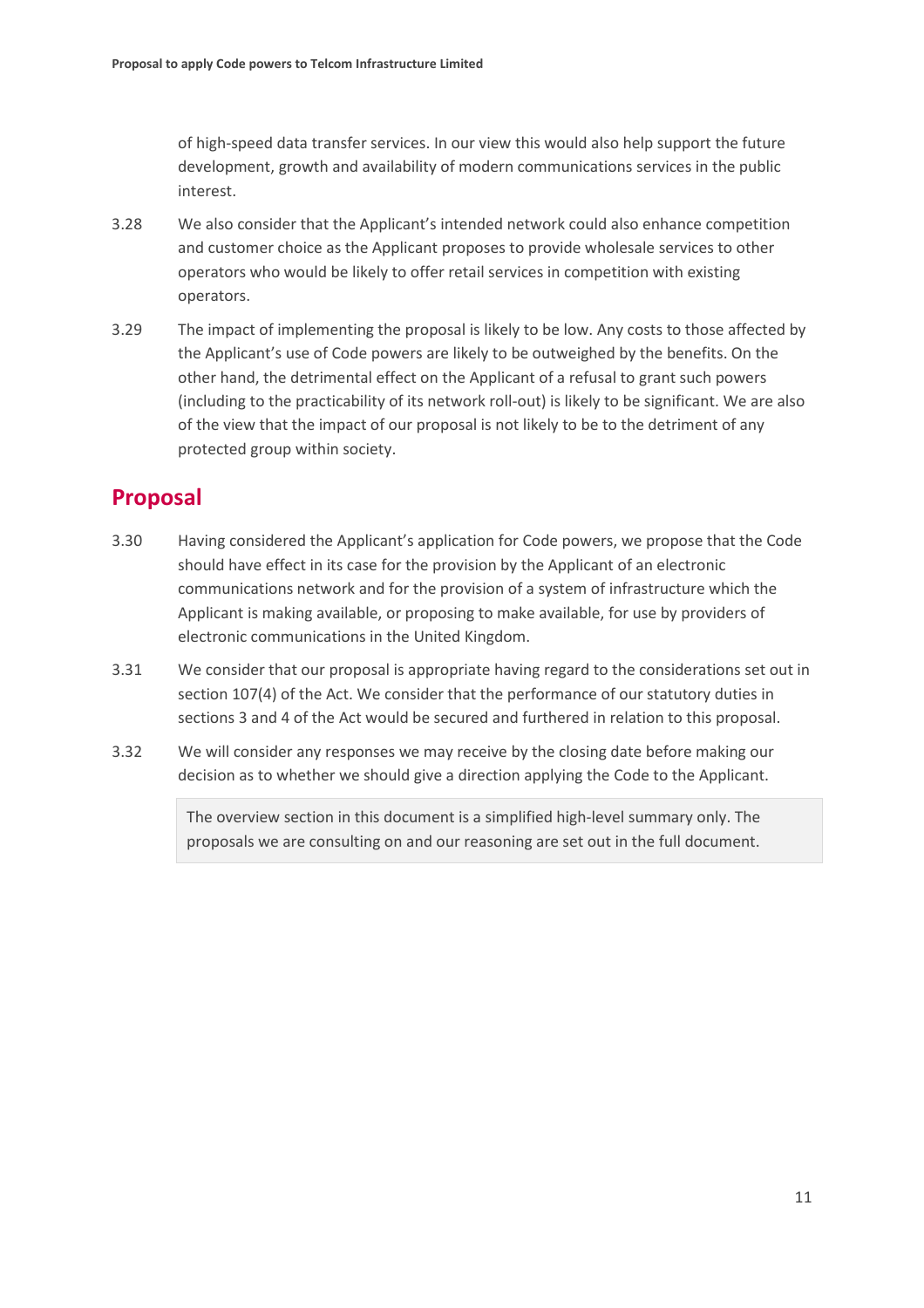# <span id="page-13-0"></span>A1. Responding to this consultation

## **How to respond**

- A1.1 Ofcom would like to receive views and comments on the issues raised in this document, by 5pm on 2 December 2019.
- A1.2 You can download a response form from [https://www.ofcom.org.uk/consultations-and](https://www.ofcom.org.uk/consultations-and-statements/category-3/code-powers-telcom-infrastructure-limited)[statements/category-3/code-powers-telcom-infrastructure-limited.](https://www.ofcom.org.uk/consultations-and-statements/category-3/code-powers-telcom-infrastructure-limited) You can return this by email or post to the address provided in the response form.
- A1.3 If your response is a large file, or has supporting charts, tables or other data, please email it t[o ECCCodepowers@ofcom.org.uk,](mailto:ECCCodepowers@ofcom.org.uk) as an attachment in Microsoft Word format, together with th[e cover sheet.](https://www.ofcom.org.uk/consultations-and-statements/consultation-response-coversheet)
- A1.4 Responses may alternatively be posted to the address below, marked with the title of the consultation:

ECC Team Ofcom Riverside House 2A Southwark Bridge Road London SE1 9HA

- A1.5 We welcome responses in formats other than print, for example an audio recording or a British Sign Language video. To respond in BSL:
	- Send us a recording of you signing your response. This should be no longer than 5 minutes. Suitable file formats are DVDs, wmv or QuickTime files. Or
	- Upload a video of you signing your response directly to YouTube (or another hosting site) and send us the link.
- A1.6 We will publish a transcript of any audio or video responses we receive (unless your response is confidential)
- A1.7 We do not need a paper copy of your response as well as an electronic version. We will acknowledge receipt if your response is submitted via the online web form, but not otherwise.
- A1.8 It would help if you could explain why you hold your views, and what you think the effect of Ofcom's proposals would be.
- A1.9 If you want to discuss the issues and questions raised in this consultation, please contact ECC Team on 020 7981 3000, or by email to[: ECCCodepowers@ofcom.org.uk.](mailto:ECCCodepowers@ofcom.org.uk)

## **Confidentiality**

A1.10 Consultations are more effective if we publish the responses before the consultation period closes. In particular, this can help people and organisations with limited resources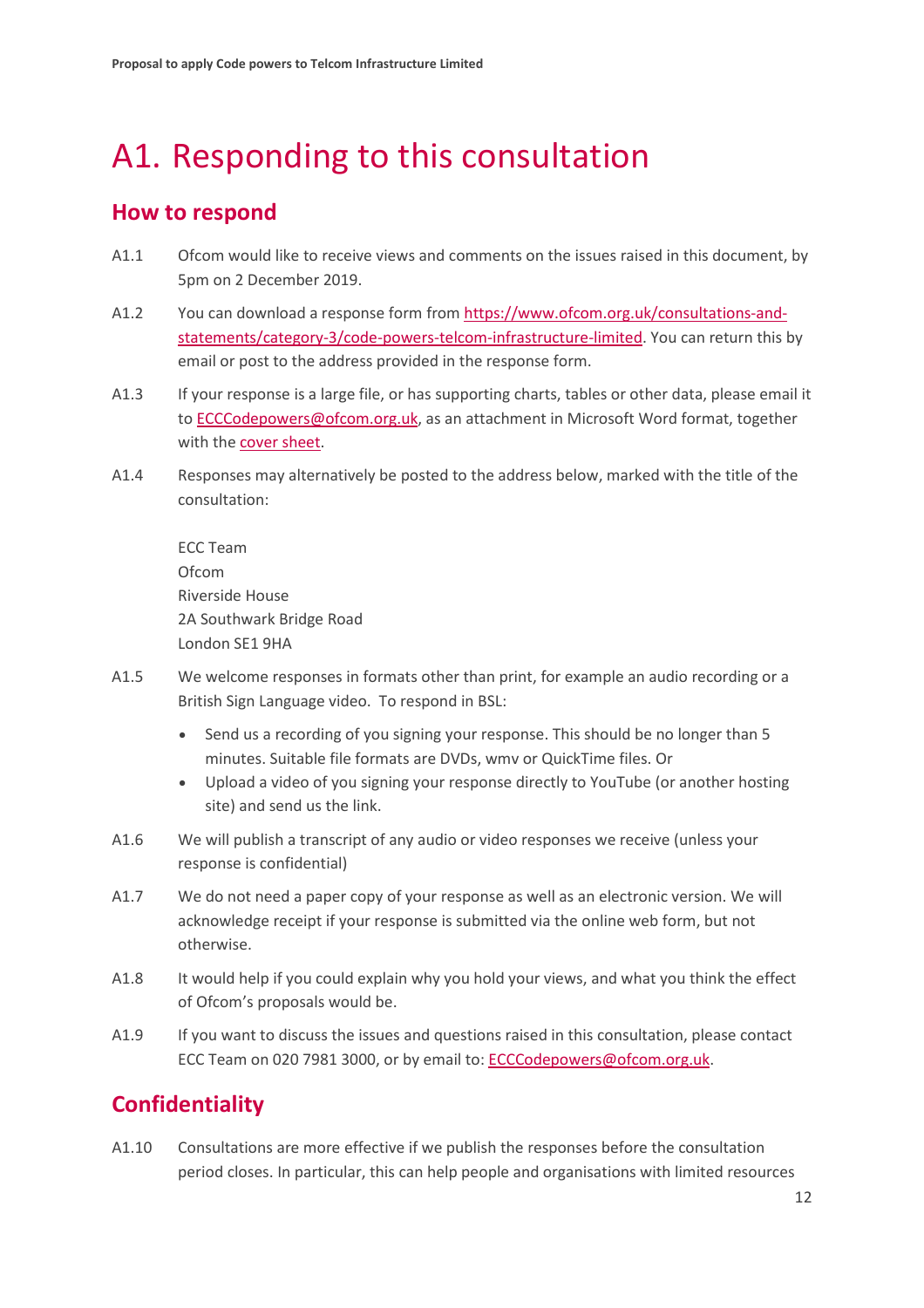or familiarity with the issues to respond in a more informed way. So, in the interests of transparency and good regulatory practice, and because we believe it is important that everyone who is interested in an issue can see other respondents' views, we usually publish all responses on [the Ofcom website](http://www.ofcom.org.uk/) as soon as we receive them.

- A1.11 If you think your response should be kept confidential, please specify which part(s) this applies to, and explain why. Please send any confidential sections as a separate annex. If you want your name, address, other contact details or job title to remain confidential, please provide them only in the cover sheet, so that we don't have to edit your response.
- A1.12 If someone asks us to keep part or all of a response confidential, we will treat this request seriously and try to respect it. But sometimes we will need to publish all responses, including those that are marked as confidential, in order to meet legal obligations.
- A1.13 Please also note that copyright and all other intellectual property in responses will be assumed to be licensed to Ofcom to use. Ofcom's intellectual property rights are explained further in ou[r Terms of Use.](https://www.ofcom.org.uk/about-ofcom/website/terms-of-use)

### **Next steps**

- A1.14 Following this consultation period, Ofcom plans to publish a statement in Winter 2019.
- A1.15 If you wish, you can [register to receive mail updates](https://www.ofcom.org.uk/about-ofcom/latest/email-updates) alerting you to new Ofcom publications.

### **Ofcom's consultation processes**

- A1.16 Ofcom aims to make responding to a consultation as easy as possible. For more information, please see our consultation principles in Annex 2.
- A1.17 If you have any comments or suggestions on how we manage our consultations, please email us a[t consult@ofcom.org.uk.](mailto:consult@ofcom.org.uk) We particularly welcome ideas on how Ofcom could more effectively seek the views of groups or individuals, such as small businesses and residential consumers, who are less likely to give their opinions through a formal consultation.
- A1.18 If you would like to discuss these issues, or Ofcom's consultation processes more generally, please contact the corporation secretary:

| <b>Corporation Secretary</b>             |
|------------------------------------------|
| Ofcom                                    |
| Riverside House                          |
| 2a Southwark Bridge Road                 |
| London SE1 9HA                           |
| Email: corporationsecretary@ofcom.org.uk |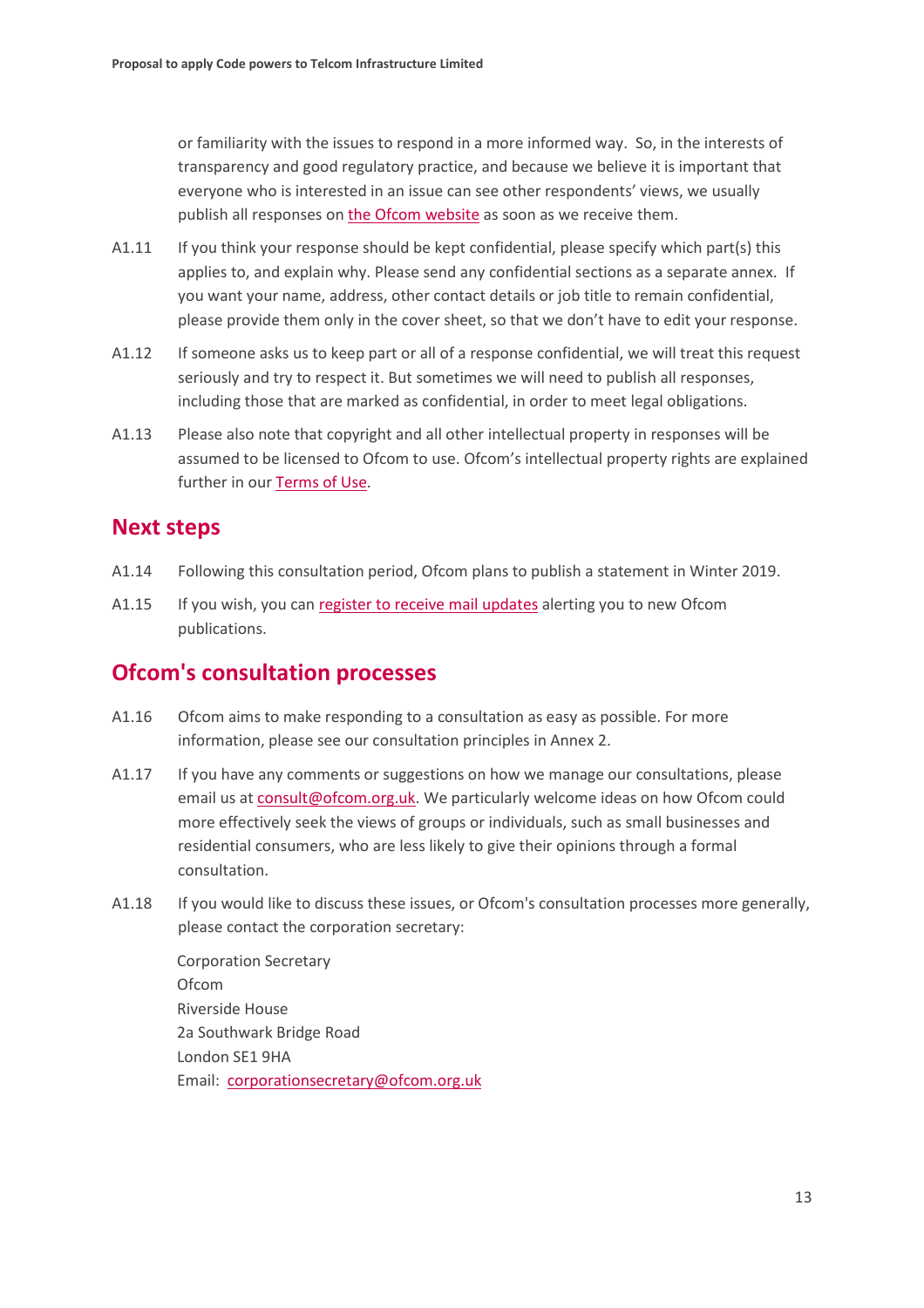# <span id="page-15-0"></span>A2. Ofcom's consultation principles

## **Ofcom has seven principles that it follows for every public written consultation:**

### **Before the consultation**

A2.1 Wherever possible, we will hold informal talks with people and organisations before announcing a big consultation, to find out whether we are thinking along the right lines. If we do not have enough time to do this, we will hold an open meeting to explain our proposals, shortly after announcing the consultation.

### **During the consultation**

- A2.2 We will be clear about whom we are consulting, why, on what questions and for how long.
- A2.3 We will make the consultation document as short and simple as possible, with a summary of no more than two pages. We will try to make it as easy as possible for people to give us a written response. If the consultation is complicated, we may provide a short Plain English / Cymraeg Clir guide, to help smaller organisations or individuals who would not otherwise be able to spare the time to share their views.
- A2.4 We will consult for up to ten weeks, depending on the potential impact of our proposals.
- A2.5 A person within Ofcom will be in charge of making sure we follow our own guidelines and aim to reach the largest possible number of people and organisations who may be interested in the outcome of our decisions. Ofcom's Consultation Champion is the main person to contact if you have views on the way we run our consultations.
- A2.6 If we are not able to follow any of these seven principles, we will explain why.

### **After the consultation**

A2.7 We think it is important that everyone who is interested in an issue can see other people's views, so we usually publish all the responses on our website as soon as we receive them. After the consultation we will make our decisions and publish a statement explaining what we are going to do, and why, showing how respondents' views helped to shape these decisions.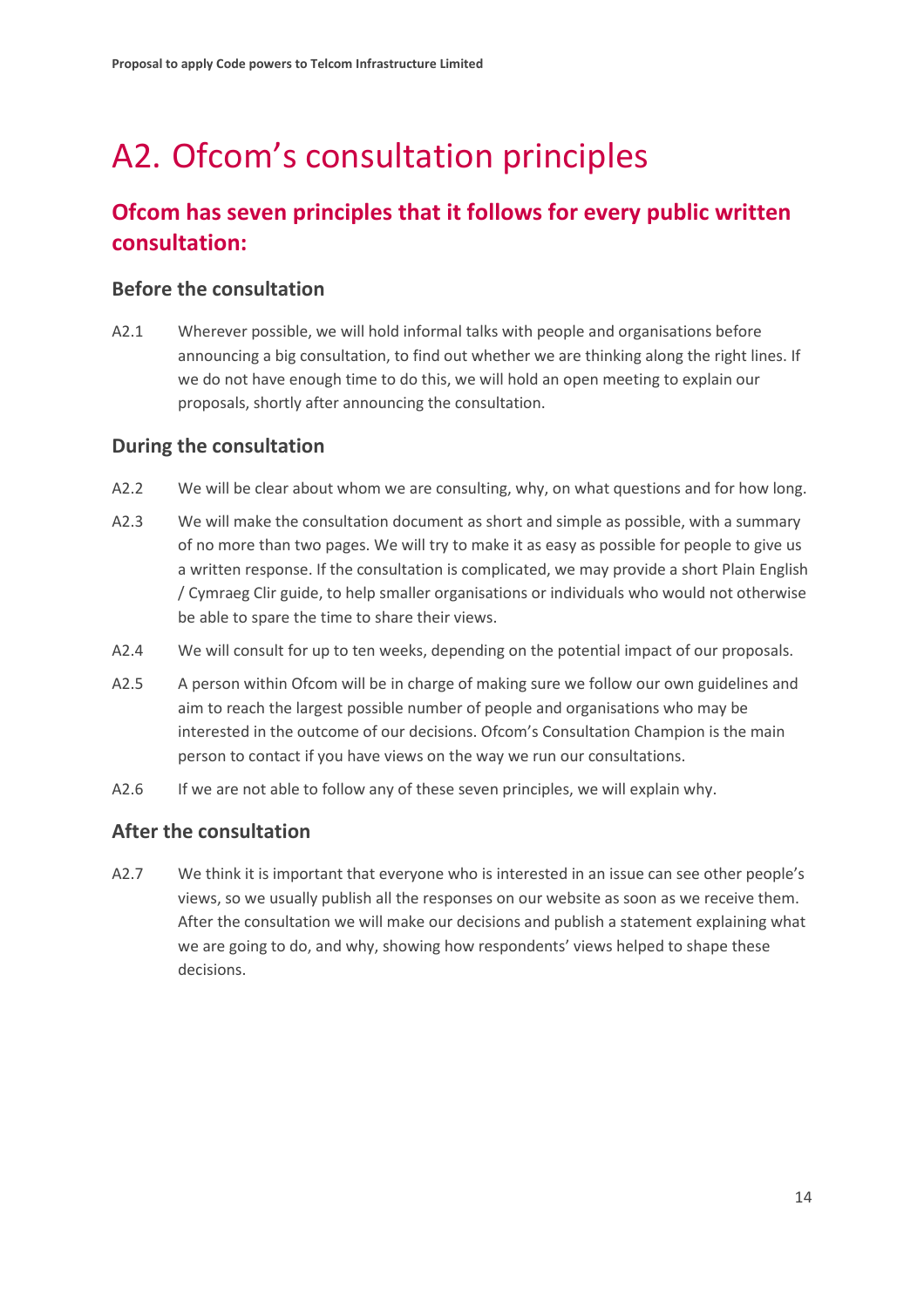# <span id="page-16-0"></span>A3. Consultation coversheet

# **BASIC DETAILS**

Consultation title: To (Ofcom contact): ECC Team Name of respondent: Representing (self or organisation/s): Address (if not received by email):

## **CONFIDENTIALITY**

Please tick below what part of your response you consider is confidential, giving your reasons why

| Nothing                                     |              |
|---------------------------------------------|--------------|
| Name/contact details/job title              |              |
| Whole response                              |              |
| Organisation                                | $\mathbf{I}$ |
| Part of the response                        |              |
| If there is no separate annex, which parts? |              |

If you want part of your response, your name or your organisation not to be published, can Ofcom still publish a reference to the contents of your response (including, for any confidential parts, a general summary that does not disclose the specific information or enable you to be identified)?

\_\_\_\_\_\_\_\_\_\_\_\_\_\_\_\_\_\_\_\_\_\_\_\_\_\_\_\_\_\_\_\_\_\_\_\_\_\_\_\_\_\_\_\_\_\_\_\_\_\_\_\_\_\_\_\_\_\_\_\_\_\_\_\_\_\_\_\_\_\_\_\_\_\_\_\_\_\_\_\_\_\_

## **DECLARATION**

I confirm that the correspondence supplied with this cover sheet is a formal consultation response that Ofcom can publish. However, in supplying this response, I understand that Ofcom may need to publish all responses, including those which are marked as confidential, in order to meet legal obligations. If I have sent my response by email, Ofcom can disregard any standard e-mail text about not disclosing email contents and attachments.

Ofcom seeks to publish responses on receipt. If your response is non-confidential (in whole or in part), and you would prefer us to publish your response only once the consultation has ended, please tick here.

Name Signed (if hard copy)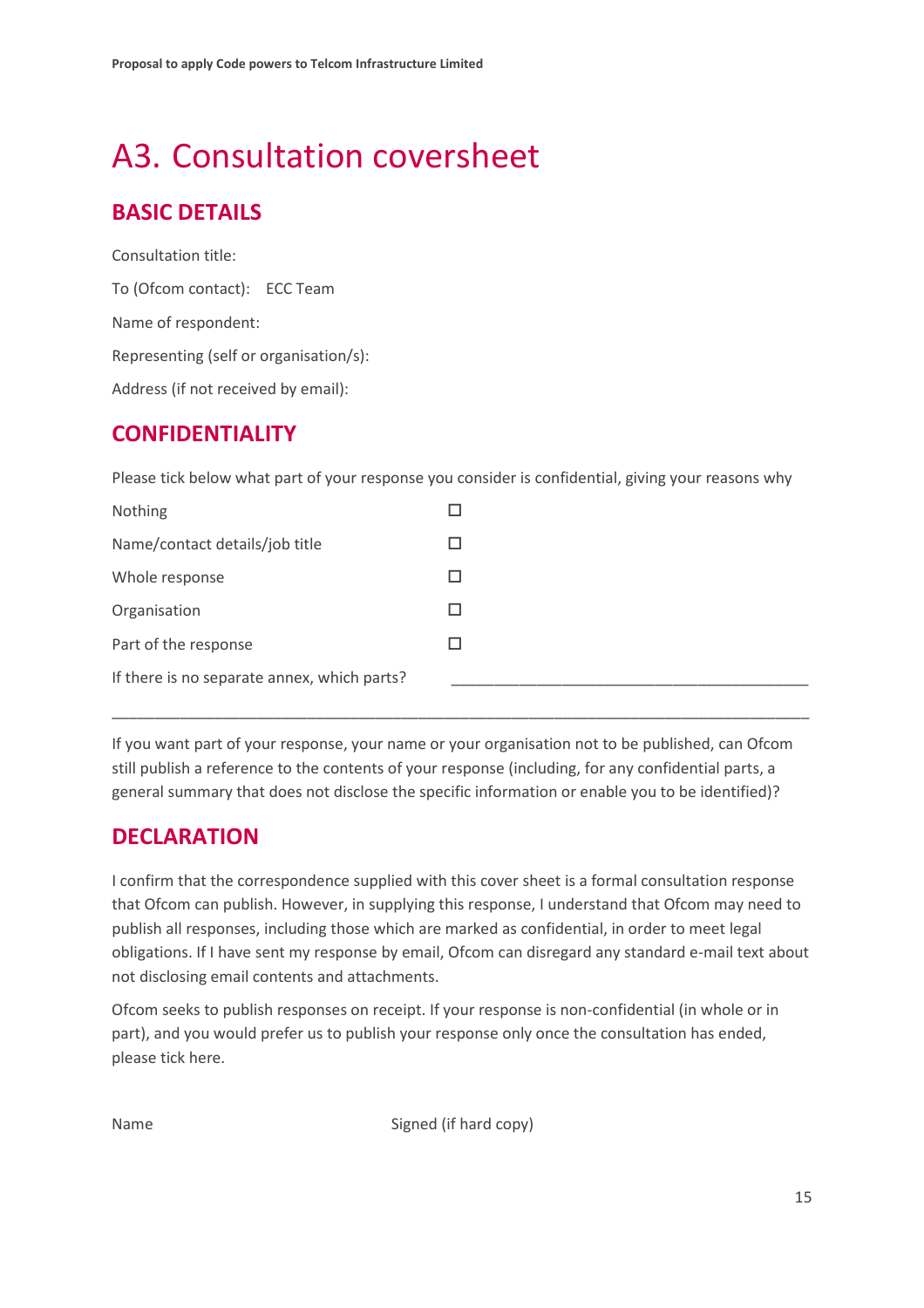# <span id="page-17-0"></span>A4. Consultation questions

Question 1: Do you have any comments on our proposal to apply Code powers to the Applicant?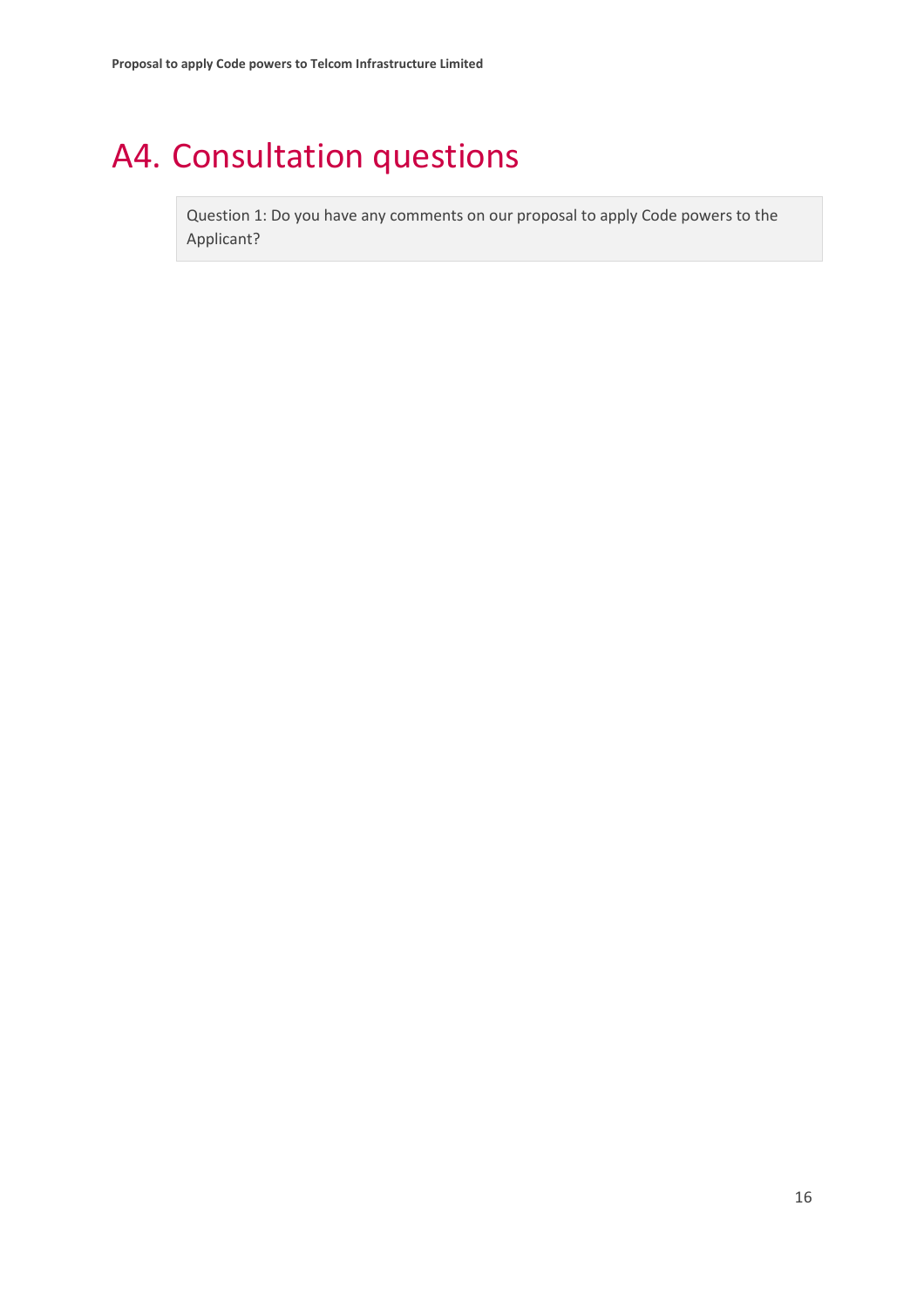# <span id="page-18-0"></span>A5. Statutory notification

### **Notification under section 107(6) of the Communications Act 2003**

### **Proposal to give a direction applying the electronic communications code**

#### **Proposal in this Notification**

**1.** Ofcom hereby proposes, in accordance with section 107(6) of the Act, to give a direction under section 106(3) of the Act applying the Code to the Applicant.

**2.** The proposed direction applying the Code to the Applicant on the terms proposed is set out in the Schedule to this Notification.

**3.** Ofcom's reasons for giving the proposed direction are set out in the accompanying consultation document.

#### **Ofcom's duties**

**4.** In making this proposal, Ofcom has had regard, in particular, to each of the matters set out in section 107(4) of the Act. Furthermore, Ofcom has considered and acted in accordance with its general duties in section 3 of the Act and the six Community requirements in section 4 of the Act.

#### **Making representations**

**5.** Representations on this proposal may be made to: ECC Team, Ofcom, 1<sup>st</sup> floor, Riverside House, 2a Southwark Bridge Road, London SE1 9HA, by no later than 5pm on 2 December 2019

### **Interpretation**

**6.** In this Notification—

- (a) "**Act**" means the Communications Act 2003;
- (b) "**Applicant**" means Telcom Infrastructure Limited, whose registered company number is; 10639810;
- (c) "**Code**" means the electronic communications code set out in Schedule 3A to the Communications Act 2003; and
- (d) "**Ofcom**" means the Office of Communications.

**7.** For the purpose of interpreting this Notification—

- (a) headings and titles shall be disregarded; and
- (b) the Interpretation Act 1978 shall apply as if this Notification were an Act of Parliament.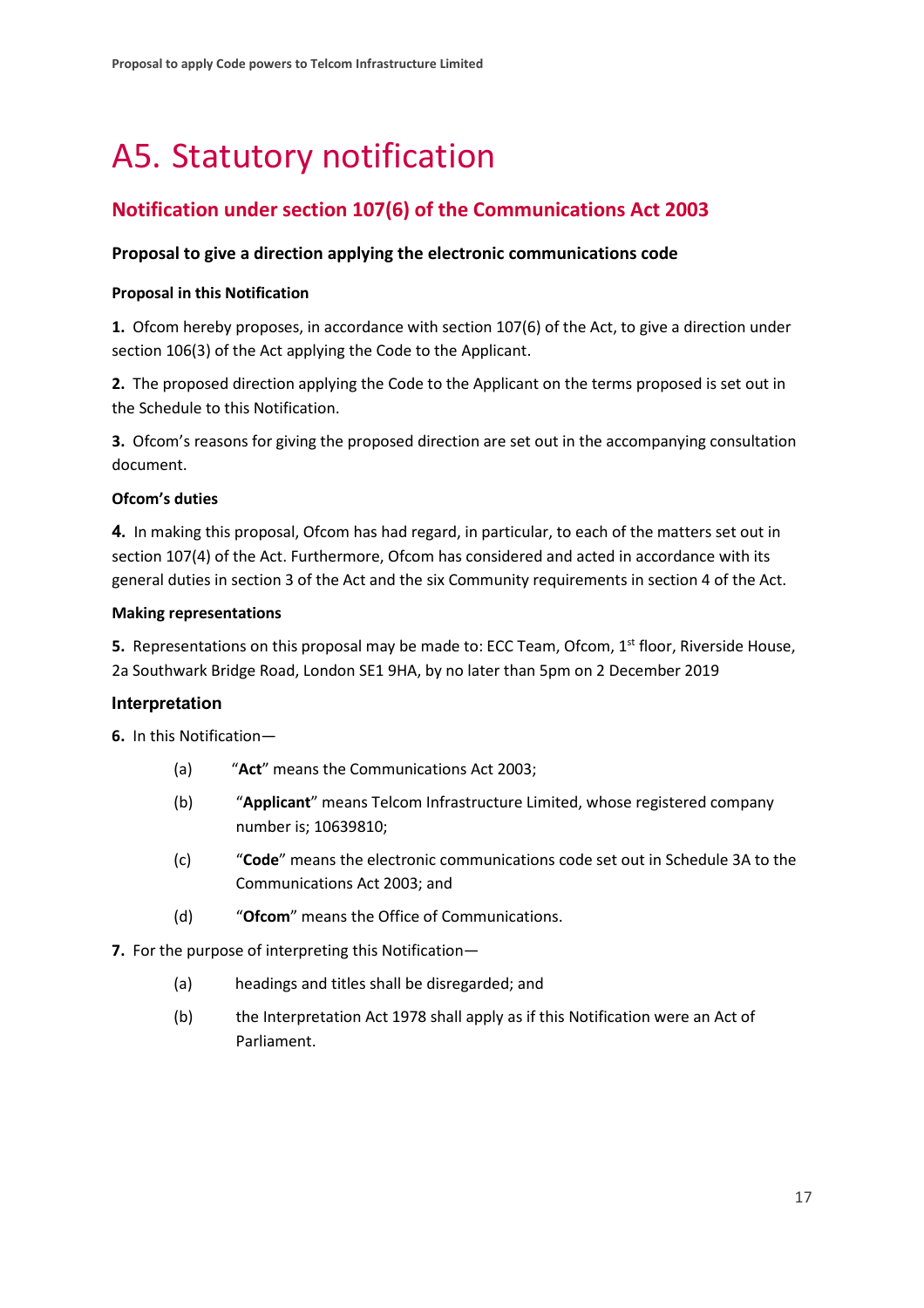**8.** The attached Schedule forms part of this Notification.

**Signed**

Z  $R$ 

**Brian Potterill**

#### **Competition Policy Director**

A person duly authorised in accordance with paragraph 18 of the Schedule to the Office of Communications Act 2002

#### **1 November 2019**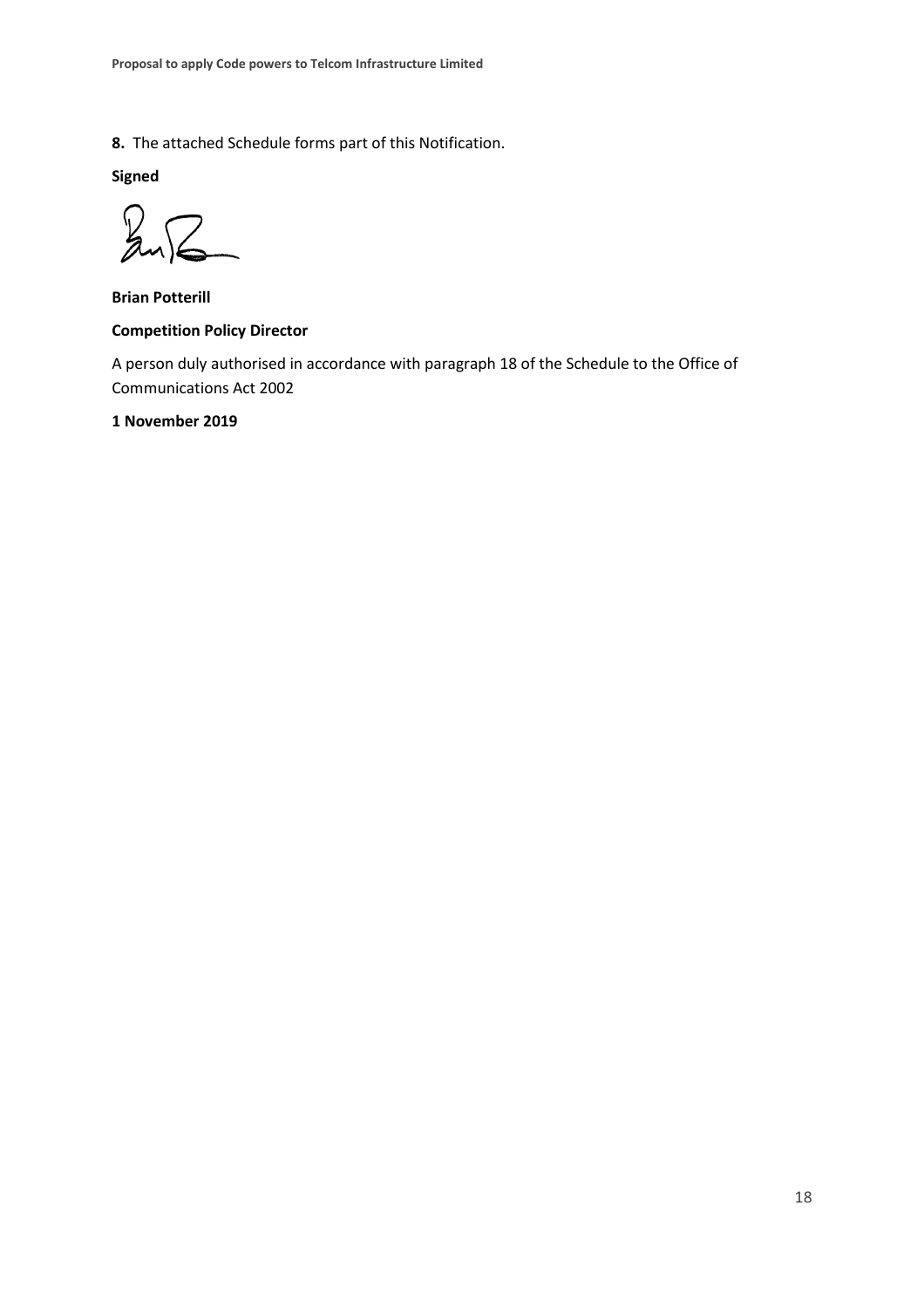### **SCHEDULE**

### **[***Proposed***] Direction under section 106(3) of the Communications Act 2003 applying the electronic communications code**

#### **Background**

**1.** The Applicant has applied to Ofcom for a direction applying the Code to the Applicant.

**2.** The date on which Ofcom received a completed application that meets the statutory requirements with respect to the content of an application for a direction applying the Code and the manner in which such an application is to be made was 20 August 2019.

**3.** By virtue of regulation 3 of the Electronic Communications and Wireless Telegraphy Regulations 2011 (SI 2011 No. 1210), except in cases of expropriation, Ofcom must make its decision within 6 months of receiving the completed application.

**4.** Prior to giving a decision under section 106(3) of the Act to apply the Code to the Applicant, Ofcom must publish a notification of its proposal to give the direction and consider any representations about that proposal that are made to Ofcom within the period specified in the notification.

**5.** On 1 November 2019, Ofcom published, in accordance with section 107(6) of the Act, a notification of its proposal to give a direction applying the Code to the Applicant for the reasons set out in the consultation document accompanying that notification. That notification invited representations to Ofcom by no later than 5pm on 2 December2019.

**6.** [*Ofcom has considered every representation about the proposal made to it/Ofcom did not receive any representations about the proposal*]. For the reasons set out in the explanatory statement accompanying Ofcom's consultation, Ofcom has had regard, in particular, to each of the matters set out in section 107(4) of the Act. Furthermore, Ofcom has considered and acted in accordance with its general duties in section 3 of the Act and the six Community requirements in section 4 of the Act.

### **Decision**

**7.** Ofcom hereby directs, in accordance with section 106 of the Act,

- (a) the Code shall apply to the Applicant for the purposes of the provision by the applicant of:
	- i. an electronic Communications network; and
	- ii. a system of infrastructure which the Applicant is making available, or proposing to make available, for use by providers of electronic communications networks for the purposes of the provision by them of their networks; and
- (b) that application of the Code shall have effect throughout the United Kingdom.
- **8.** This Direction shall take effect on the day it is published.

### **Interpretation**

**9.** In this Direction—